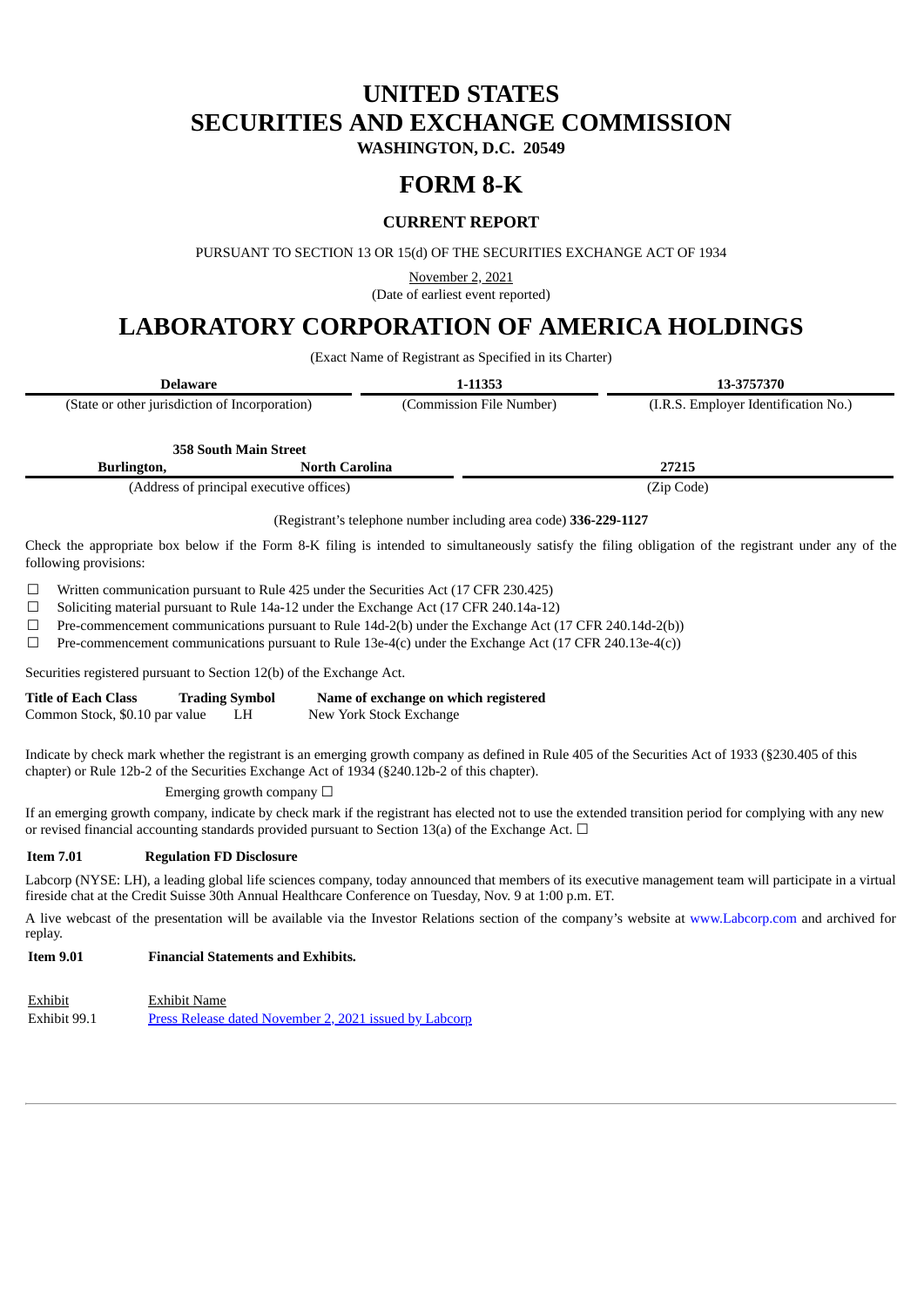### **SIGNATURES**

Pursuant to the requirements of the Securities Exchange Act of 1934, the registrant has duly caused this report to be signed on its behalf by the undersigned hereunto duly authorized.

### LABORATORY CORPORATION OF AMERICA HOLDINGS Registrant

By: /s/ SANDRA VAN DER VAART

Sandra van der Vaart Executive Vice President, Chief Legal Officer and Corporate Secretary

November 2, 2021